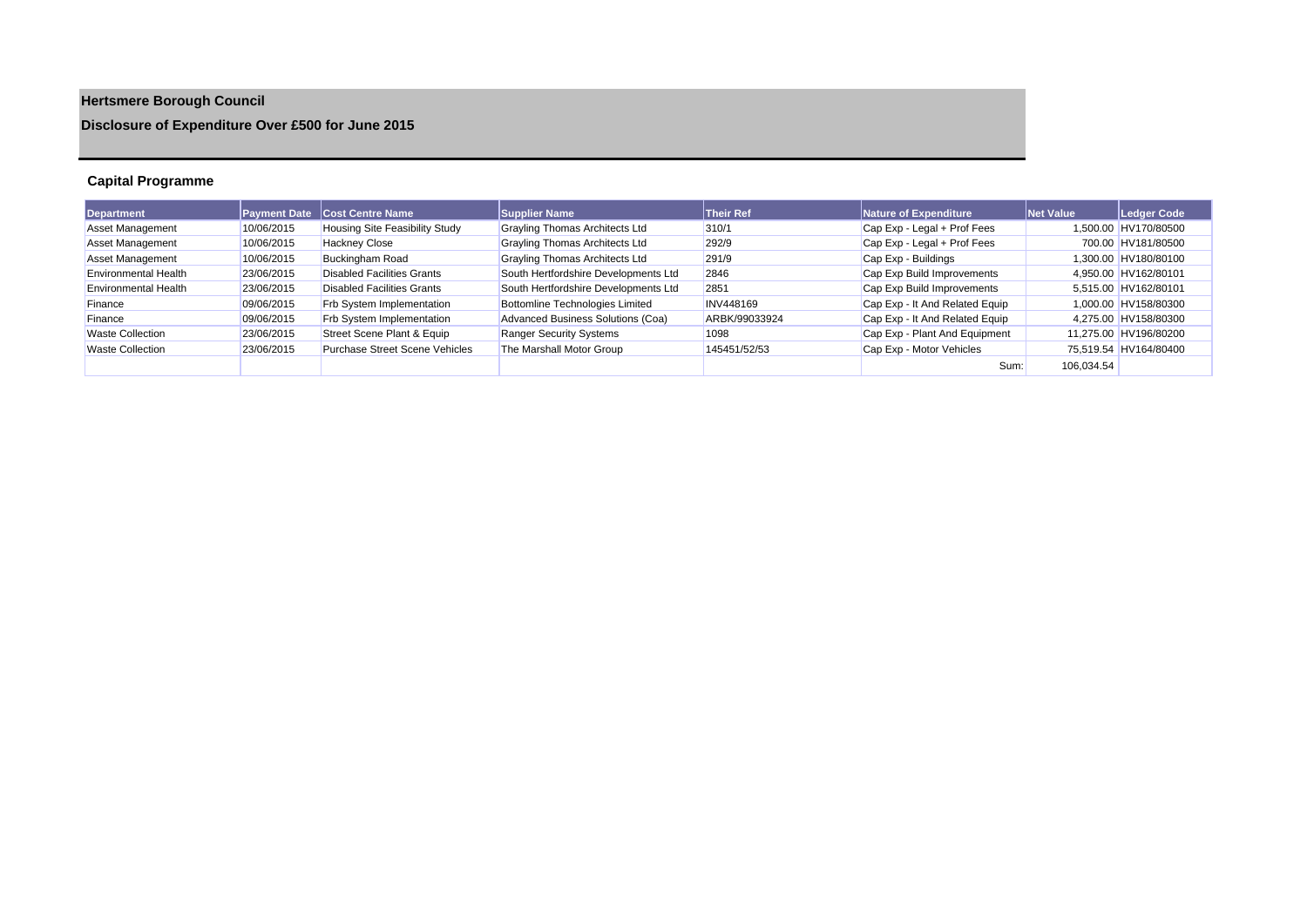# **Hertsmere Borough Council**

**Disclosure of Expenditure Over £500 for June 2015**

### **Revenue**

| Department             | <b>Payment Date</b> | <b>Cost Centre Name</b>          | <b>Supplier Name</b>                 | <b>Their Ref</b> | <b>Nature of Expenditure</b> | <b>Net Value</b> | <b>Ledger Code</b>    |
|------------------------|---------------------|----------------------------------|--------------------------------------|------------------|------------------------------|------------------|-----------------------|
| Anti Fraud Unit        | 29/05/2015          | Anti Fraud Unit                  | Morgan Hunt Uk Limited               | 821182           | Salaries - Agency            |                  | 1,386.00 HJ830/01004  |
| <b>Anti Fraud Unit</b> | 09/06/2015          | Anti Fraud Unit                  | Morgan Hunt Uk Limited               | 823044           | Salaries - Agency            |                  | 1,386.00 HJ830/01004  |
| Anti Fraud Unit        | 15/06/2015          | Anti Fraud Unit                  | Morgan Hunt Uk Limited               | 824894           | Salaries - Agency            |                  | 1,386.00 HJ830/01004  |
| Anti Fraud Unit        | 23/06/2015          | Anti Fraud Unit                  | Morgan Hunt Uk Limited               | 826652           | Salaries - Agency            |                  | 1,386.00 HJ830/01004  |
| Anti Fraud Unit        | 23/06/2015          | Anti Fraud Unit                  | Morgan Hunt Uk Limited               | 826653           | Salaries - Agency            |                  | 830.25 HJ830/01004    |
| Asset Management       | 03/06/2015          | <b>Building Maintenance Prog</b> | <b>Purdy Contracts Ltd</b>           | IN239174         | <b>Building Repairs</b>      |                  | 1.660.03 HD201/02001  |
| Asset Management       | 03/06/2015          | Civic Offices                    | <b>Purdy Contracts Ltd</b>           | IN239176         | <b>Building Repairs</b>      |                  | 598.49 HN700/02001    |
| Asset Management       | 03/06/2015          | <b>Building Maintenance Prog</b> | <b>Arcs Environmental Ltd</b>        | 9199             | Asbestos Removal             |                  | 2,220.00 HD201/02051  |
| Asset Management       | 10/06/2015          | <b>Civic Offices</b>             | <b>Cleantec Services Ltd</b>         | 34649            | <b>Contract Cleaning</b>     |                  | 5,518.18 HN700/02603  |
| Asset Management       | 10/06/2015          | <b>Civic Offices</b>             | Chubb Fire & Security Ltd            | 5239356          | <b>General Repairs</b>       |                  | 1,284.77 HN700/02009  |
| Asset Management       | 10/06/2015          | <b>Civic Offices</b>             | The Fresh-Ground Coffee Service      | 301921           | <b>Service Contracts</b>     |                  | 545.22 HN700/02028    |
| Asset Management       | 09/06/2015          | <b>Asset Management</b>          | Manpower Uk Ltd                      | D20008           | Salaries - Agency            |                  | 910.32 HB270/01004    |
| Asset Management       | 10/06/2015          | <b>Civic Offices</b>             | The Fresh-Ground Coffee Service      | 301920           | <b>Service Contracts</b>     |                  | 1,036.36 HN700/02028  |
| Asset Management       | 10/06/2015          | <b>Civic Offices</b>             | Chubb Fire & Security Ltd            | 5221326          | <b>General Repairs</b>       |                  | 837.02 HN700/02009    |
| Asset Management       | 10/06/2015          | Properties Let To Housing        | <b>Expert Property Group</b>         | 53524            | <b>Building Repairs</b>      |                  | 1,037.00 HK158/02001  |
| Asset Management       | 10/06/2015          | Garages                          | <b>Expert Property Group</b>         | 53526            | <b>Building Repairs</b>      |                  | 3,910.00 HK110/02001  |
| Asset Management       | 10/06/2015          | <b>Commercial Properties</b>     | Kirkby & Diamond                     | IV-A50129        | <b>Consultants Fees</b>      |                  | 900.00 HG521/05600    |
| Asset Management       | 10/06/2015          | <b>Civic Offices</b>             | Purdy Contracts Ltd                  | IN239239         | <b>Building Repairs</b>      |                  | 2,228.88 HN700/02001  |
| Asset Management       | 10/06/2015          | <b>Civic Offices</b>             | Chubb Fire & Security Ltd            | 5229159          | <b>General Repairs</b>       |                  | 695.00 HN700/02009    |
| Asset Management       | 10/06/2015          | <b>Building Maintenance Prog</b> | Welding Engineers (Hertford) Ltd     | 1505050          | <b>Building Repairs</b>      |                  | 3,856.00 HD201/02001  |
| Asset Management       | 10/06/2015          | Asset Management                 | Hays Specialist Recruitment Limited  | 1005487078       | Salaries - Agency            |                  | 1,494.25 HB270/01004  |
| Asset Management       | 10/06/2015          | <b>Building Maintenance Prog</b> | Purdy Contracts Ltd                  | IN238977         | Asbestos Removal             |                  | 11,832.46 HD201/02051 |
| Asset Management       | 10/06/2015          | <b>Building Maintenance Prog</b> | <b>Expert Property Group</b>         | 53528            | <b>Building Repairs</b>      |                  | 2,965.00 HD201/02001  |
| Asset Management       | 10/06/2015          | <b>Civic Offices</b>             | <b>Cleantec Services Ltd</b>         | 34817            | <b>Service Contracts</b>     |                  | 1,330.00 HN700/02028  |
| Asset Management       | 10/06/2015          | <b>Asset Management</b>          | Hays Specialist Recruitment Limited  | 1005509054       | Salaries - Agency            |                  | 1,376.00 HB270/01004  |
| Asset Management       | 10/06/2015          | Development Company              | <b>Grant Thornton Uk Llp</b>         | 8366492          | Legal Fees - External        |                  | 10,000.00 HG502/04415 |
| Asset Management       | 10/06/2015          | <b>Civic Offices</b>             | Total Gas & Power Limited            | 113993137/15     | Gas                          |                  | 1,169.42 HN700/02101  |
| Asset Management       | 10/06/2015          | <b>Civic Offices</b>             | <b>Total Gas &amp; Power Limited</b> | 115418583/15     | Gas                          |                  | 1,247.72 HN700/02101  |
| Asset Management       | 15/06/2015          | <b>Furzefield Centre Pool</b>    | Hertsmere Leisure                    | OP/I028113       | <b>Service Contracts</b>     |                  | 2,236.77 HD202/02028  |
| Asset Management       | 15/06/2015          | <b>Wyllyotts Art Centre</b>      | <b>Hertsmere Leisure</b>             | OP/I028114       | Electricity                  |                  | 2,236.68 HD100/02102  |
| Asset Management       | 15/06/2015          | Asset Management                 | Manpower Uk Ltd                      | DJ20599          | Salaries - Agency            |                  | 1,220.18 HB270/01004  |
| Asset Management       | 16/06/2015          | Aberford Pk Community Centre     | Npower Ltd                           | LGUS4ZQT         | Electricity                  |                  | 3,039.06 HD213/02102  |
| Asset Management       | 17/06/2015          | Garages                          | <b>Expert Property Group</b>         | 53634            | <b>Building Repairs</b>      |                  | 715.00 HK110/02001    |
| Asset Management       | 17/06/2015          | Garages                          | <b>Expert Property Group</b>         | 53635            | <b>Building Repairs</b>      |                  | 767.00 HK110/02001    |
| Asset Management       | 17/06/2015          | Garages                          | <b>Expert Property Group</b>         | 53633            | <b>Building Repairs</b>      |                  | 777.40 HK110/02001    |
| Asset Management       | 17/06/2015          | Garages                          | <b>Expert Property Group</b>         | 53636            | <b>Building Repairs</b>      |                  | 778.00 HK110/02001    |
| Asset Management       | 17/06/2015          | Garages                          | Phs Waste Management                 | 62537204         | Site Clearence               |                  | 590.00 HK110/02043    |
| Asset Management       | 17/06/2015          | Garages                          | <b>Expert Property Group</b>         | 53703            | <b>Building Repairs</b>      |                  | 715.00 HK110/02001    |
| Asset Management       | 17/06/2015          | Garages                          | <b>Expert Property Group</b>         | 53702            | <b>Building Repairs</b>      |                  | 715.00 HK110/02001    |
| Asset Management       | 17/06/2015          | Garages                          | <b>Expert Property Group</b>         | 53710            | <b>Building Repairs</b>      |                  | 715.00 HK110/02001    |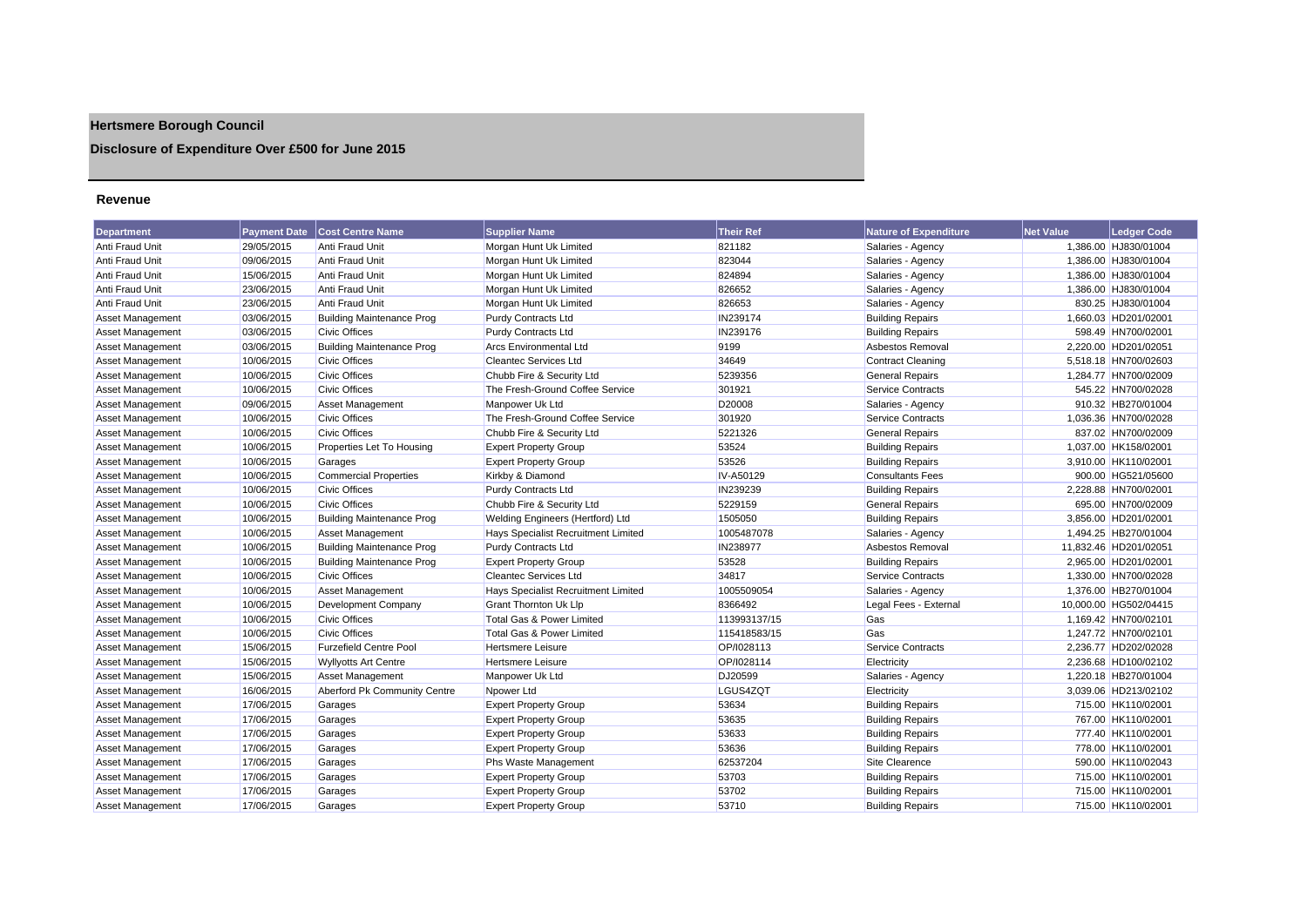| Asset Management                                                   | 16/06/2015 | Bushey Museum - Rudolph Rd          | Chubb Fire & Security Ltd             | 5261601                   | <b>General Repairs</b>                       | 1,360.28 HD121/02009  |
|--------------------------------------------------------------------|------------|-------------------------------------|---------------------------------------|---------------------------|----------------------------------------------|-----------------------|
| <b>Asset Management</b>                                            | 16/06/2015 | <b>Civic Offices</b>                | Chubb Fire & Security Ltd             | 5261933                   | <b>General Repairs</b>                       | 2,150.75 HN700/02009  |
| <b>Asset Management</b>                                            | 17/06/2015 | <b>Building Maintenance Prog</b>    | Under 1 Roofing Consultants Ltd       | 1584                      | <b>Building Repairs</b>                      | 850.00 HD201/02001    |
| Asset Management                                                   | 17/06/2015 | Properties Let To Housing           | <b>Purdy Contracts Ltd</b>            | IN239227                  | <b>Building Repairs</b>                      | 3,074.47 HK158/02001  |
| <b>Asset Management</b>                                            | 17/06/2015 | Properties Let To Housing           | <b>Purdy Contracts Ltd</b>            | IN239226                  | <b>Building Repairs</b>                      | 2,176.56 HK158/02001  |
| Asset Management                                                   | 17/06/2015 | Properties Let To Housing           | <b>Expert Property Group</b>          | 53459                     | <b>Building Repairs</b>                      | 2,613.00 HK158/02001  |
| <b>Asset Management</b>                                            | 17/06/2015 | Properties Let To Housing           | <b>Expert Property Group</b>          | 53458                     | <b>Building Repairs</b>                      | 7,143.00 HK158/02001  |
| <b>Asset Management</b>                                            | 17/06/2015 | <b>Civic Offices</b>                | Npower Ltd                            | LGUS47DC                  | Electricity                                  | 7,734.37 HN700/02102  |
| <b>Asset Management</b>                                            | 17/06/2015 | <b>Asset Management</b>             | Hays Specialist Recruitment Limited   | 1005443628                | Salaries - Agency                            | 1,290.00 HB270/01004  |
| Asset Management                                                   | 17/06/2015 | <b>Asset Management</b>             | Hays Specialist Recruitment Limited   | 1005527989                | Salaries - Agency                            | 1,204.00 HB270/01004  |
| <b>Asset Management</b>                                            | 17/06/2015 | Properties Let To Housing           | <b>Purdy Contracts Ltd</b>            | IN239102                  | <b>Building Repairs</b>                      | 6,283.78 HK158/02001  |
| <b>Asset Management</b>                                            | 17/06/2015 | <b>Building Maintenance Prog</b>    | <b>Expert Property Group</b>          | 53578                     | <b>Building Repairs</b>                      | 16,757.00 HD201/02001 |
| <b>Asset Management</b>                                            | 17/06/2015 | <b>Asset Management</b>             | Hays Specialist Recruitment Limited   | 1005466632                | Salaries - Agency                            | 1,655.50 HB270/01004  |
| Asset Management                                                   | 23/06/2015 | Asset Management                    | Manpower Uk Ltd                       | DJ21301                   | Salaries - Agency                            | 1,364.68 HB270/01004  |
| <b>Asset Management</b>                                            | 23/06/2015 | <b>Civic Offices</b>                | Lh Plc                                | IL013401                  | <b>Building Repairs</b>                      | 500.15 HN700/02001    |
| <b>Asset Management</b>                                            | 23/06/2015 | <b>Building Maintenance Prog</b>    | <b>Expert Property Group</b>          | 53718                     | <b>Building Repairs</b>                      | 830.00 HD201/02001    |
| Asset Management                                                   | 23/06/2015 | Garages                             | <b>Purdy Contracts Ltd</b>            | IN239469                  | <b>Building Repairs</b>                      | 513.16 HK110/02001    |
| Asset Management                                                   | 23/06/2015 | Garages                             | <b>Purdy Contracts Ltd</b>            | IN239468                  | <b>Building Repairs</b>                      | 513.16 HK110/02001    |
| Asset Management                                                   | 23/06/2015 | Garages                             | <b>Purdy Contracts Ltd</b>            | IN239470                  | <b>Building Repairs</b>                      | 513.16 HK110/02001    |
| Asset Management                                                   | 23/06/2015 | <b>Civic Offices</b>                | Chubb Fire & Security Ltd             | 5276339                   | <b>General Repairs</b>                       | 4,072.27 HN700/02009  |
| Asset Management                                                   | 23/06/2015 | <b>Building Maintenance Prog</b>    | <b>Expert Property Group</b>          | 53719                     | <b>Building Repairs</b>                      | 2,320.00 HD201/02001  |
| Asset Management                                                   | 24/06/2015 | <b>Asset Management</b>             | Hays Specialist Recruitment Limited   | 1005552274                | Salaries - Agency                            | 1,483.50 HB270/01004  |
| <b>Benefits</b>                                                    | 09/06/2015 | <b>Benefits Administration</b>      | Automail Envelopes Limited            | A 13586                   | Stationery + Office Supps                    | 1,018.30 HB630/04303  |
| <b>Benefits</b>                                                    | 09/06/2015 | <b>Benefits Administration</b>      | Hm Courts And Tribunal Service        | 140092                    | Fees                                         | 560.00 HB630/04414    |
| <b>Building Control</b>                                            | 10/06/2015 | <b>Building Control</b>             | Mr W E Greeves                        | H/V/362                   | Fees                                         | 1,239.50 HG100/04414  |
| <b>Corporate Communications</b>                                    | 09/06/2015 | <b>Corporate Communications</b>     | The Copyright Licensing Agency Ltd    | 581052                    | Software Licences                            | 1,250.48 HB250/04555  |
| <b>Corporate Communications</b>                                    | 10/06/2015 | <b>Corporate Communications</b>     | Agripa Solutions Limited              | 4081                      | Advertising                                  | 6,120.00 HB250/04901  |
| <b>Corporate Communications</b>                                    | 18/06/2015 | <b>Corporate Communications</b>     | Nomad Graphique                       | <b>NOM 7274</b>           | Printing                                     | 1,200.00 HB250/04311  |
| <b>Corporate Communications</b>                                    | 18/06/2015 | <b>Corporate Communications</b>     | Meltwater (Uk) Ltd                    | IN-S104-406642            | Software Licences                            | 5,808.00 HB250/04555  |
| Corporate Management                                               | 11/06/2015 | Corporate Management                | <b>Barclays Bank</b>                  | 910030                    | <b>Bank Charges</b>                          | 2,989.36 HB220/04404  |
| Corporate Management                                               | 22/06/2015 | Corporate Management                | <b>Barclays Bank</b>                  | 201506584910              | <b>Bank Charges</b>                          | 3.356.67 HB220/04404  |
| Corporate Support                                                  | 10/06/2015 | <b>Lsp Health Care</b>              | <b>Community Action Hertsmere</b>     | 1598                      | Miscellaneous Expenses                       | 10,000.00 HE853/04940 |
| Corporate Support                                                  | 23/06/2015 | <b>Community Safety Partnership</b> | Positive Media Promotions Ltd         | 7009                      | Equip + Furn Funded By Rev                   | 1,776.50 HE300/04001  |
| <b>Customer Services</b>                                           | 03/06/2015 | <b>Civic Office Keepers</b>         | Proforce 1 Security Ltd               | <b>PF681</b>              | Salaries - Agency                            | 1,290.00 HO300/01001  |
| <b>Customer Services</b>                                           | 03/06/2015 | <b>Civic Office Keepers</b>         | Proforce 1 Security Ltd               | <b>PF680</b>              | Salaries - Agency                            | 2,163.00 HO300/01001  |
| <b>Customer Services</b>                                           | 10/06/2015 | <b>Customers Services</b>           | Internal Systems Limited              | 13538                     | Plant + Equipment Maintenance                | 1,800.00 HO100/04040  |
| <b>Customer Services</b>                                           | 23/06/2015 | <b>Civic Offices Catering</b>       | <b>Connect Vending Limited</b>        | <b>INV47755</b>           | Repairs + Renewals                           | 516.21 HN720/04002    |
| <b>Customer Services</b>                                           | 23/06/2015 | <b>Customers Services</b>           | Macoi Limited                         | 1623                      | Plant + Equipment Maintenance                | 770.00 HO100/04040    |
| <b>Democratic Services Unit</b>                                    | 01/06/2015 | <b>Civic Expenses</b>               | <b>Ensemble Combined Services Ltd</b> | E285                      | <b>Mayor Making</b>                          | 1,542.50 HB150/04605  |
| Democratic Services Unit                                           | 09/06/2015 | <b>Legal Business Unit</b>          | Manpower Uk Ltd                       | D20008                    | Salaries - Agency                            | 1,323.08 HN300/01004  |
| <b>Democratic Services Unit</b><br><b>Democratic Services Unit</b> | 10/06/2015 | <b>Legal Business Unit</b>          | Venn Group Limited                    | 3065945                   | Salaries - Agency                            | 858.38 HN300/01004    |
|                                                                    | 15/06/2015 | <b>Legal Business Unit</b>          | Manpower Uk Ltd                       | DJ20599                   | Salaries - Agency                            | 1,012.44 HN300/01004  |
| <b>Democratic Services Unit</b>                                    | 15/06/2015 | <b>Legal Business Unit</b>          | Venn Group Limited                    | 3070646                   | Salaries - Agency                            | 749.65 HN300/01004    |
| Democratic Services Unit                                           | 23/06/2015 | <b>Legal Business Unit</b>          | Manpower Uk Ltd                       | DJ21301                   | Salaries - Agency                            | 1,162.01 HN300/01004  |
| Democratic Services Unit                                           | 23/06/2015 | <b>Legal Business Unit</b>          | Venn Group Limited                    | 3072967                   | Salaries - Agency<br><b>Consultants Fees</b> | 858.38 HN300/01004    |
| <b>Development Control</b>                                         | 01/06/2015 | Development Management              | Dentons Ukmea Llp                     | 9932335                   |                                              | 10,653.90 HG200/05600 |
| <b>Development Control</b>                                         | 01/06/2015 | Development Management              | Dentons Ukmea Llp                     | 9933862<br>$\overline{1}$ | <b>Consultants Fees</b>                      | 1,425.00 HG200/05600  |
| <b>Development Control</b>                                         | 01/06/2015 | Development Management              | Grayling Thomas Architects Ltd        | 0000060149                | <b>Consultants Fees</b>                      | 900.00 HG200/05600    |
| <b>Development Control</b>                                         | 03/06/2015 | Development Management              | Macdonald & Company                   |                           | Salaries - Agency                            | 1,190.00 HG200/01004  |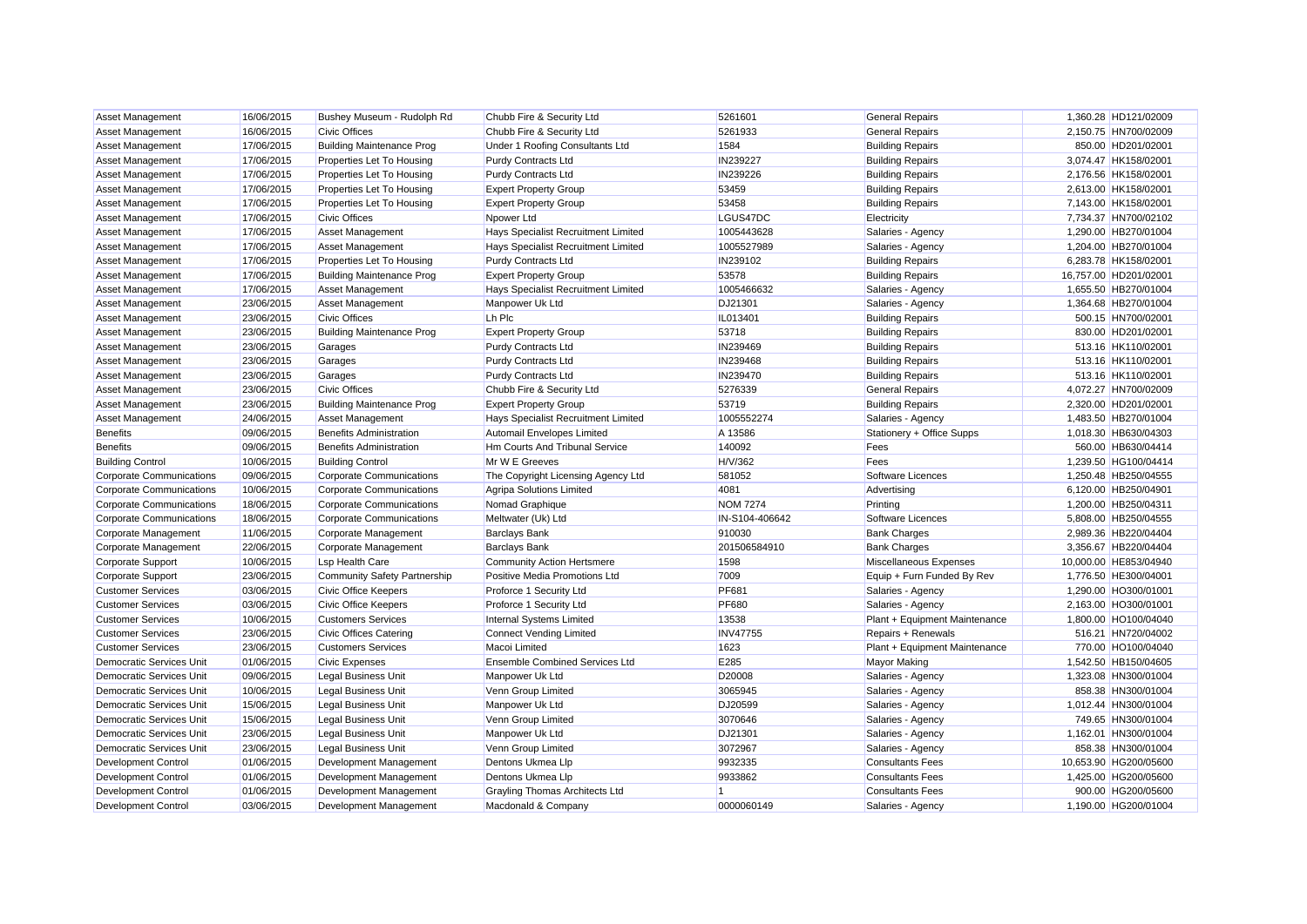| Development Control        | 03/06/2015 | Development Management           | Macdonald & Company              | 0000060147      | Salaries - Agency              | 898.26 HG200/01004   |
|----------------------------|------------|----------------------------------|----------------------------------|-----------------|--------------------------------|----------------------|
| <b>Development Control</b> | 03/06/2015 | Development Management           | Macdonald & Company              | 0000060151      | Salaries - Agency              | 935.00 HG200/01004   |
| <b>Development Control</b> | 03/06/2015 | Development Management           | Macdonald & Company              | 0000060148      | Salaries - Agency              | 916.00 HG200/01004   |
| <b>Development Control</b> | 09/06/2015 | Development Management           | <b>Banner Business Supplies</b>  | 30096140        | Stationery + Office Supps      | 1,234.60 HG200/04303 |
| <b>Development Control</b> | 09/06/2015 | Development Management           | William Lawrence Advertising Ltd | 39115           | <b>Recruitment Advertising</b> | 1,325.00 HG200/01501 |
| <b>Development Control</b> | 09/06/2015 | Development Management           | Haymarket Media Group Ltd        | 50024126        | Subscriptions - Other          | 810.00 HG200/04707   |
| <b>Development Control</b> | 09/06/2015 | Development Management           | William Lawrence Advertising Ltd | 39116           | Advertising                    | 2,889.85 HG200/04901 |
| <b>Development Control</b> | 09/06/2015 | Development Management           | Manpower Uk Ltd                  | D20008          | Salaries - Agency              | 614.83 HG200/01004   |
| <b>Development Control</b> | 09/06/2015 | Development Management           | Macdonald & Company              | 0000060266      | Salaries - Agency              | 752.50 HG200/01004   |
| <b>Development Control</b> | 09/06/2015 | Development Management           | Macdonald & Company              | 0000060267      | Salaries - Agency              | 1,037.00 HG200/01004 |
| <b>Development Control</b> | 09/06/2015 | Development Management           | Macdonald & Company              | 0000060269      | Salaries - Agency              | 740.75 HG200/01004   |
| <b>Development Control</b> | 09/06/2015 | Development Management           | Macdonald & Company              | 0000060265      | Salaries - Agency              | 782.76 HG200/01004   |
| <b>Development Control</b> | 10/06/2015 | Development Management           | Macdonald & Company              | 0000060049      | Salaries - Agency              | 755.00 HG200/01004   |
| <b>Development Control</b> | 10/06/2015 | Development Management           | Macdonald & Company              | 0000060047      | Salaries - Agency              | 1,298.00 HG200/01004 |
| <b>Development Control</b> | 10/06/2015 | Development Management           | Macdonald & Company              | 0000060046      | Salaries - Agency              | 1,224.00 HG200/01004 |
| <b>Development Control</b> | 10/06/2015 | Development Management           | Macdonald & Company              | 0000060045      | Salaries - Agency              | 904.50 HG200/01004   |
| <b>Development Control</b> | 10/06/2015 | Development Management           | Macdonald & Company              | 0000060044      | Salaries - Agency              | 1,236.84 HG200/01004 |
| <b>Development Control</b> | 10/06/2015 | Development Management           | Macdonald & Company              | 0000059826      | Salaries - Agency              | 1,287.00 HG200/01004 |
| <b>Development Control</b> | 10/06/2015 | Development Management           | Macdonald & Company              | 0000059825      | Salaries - Agency              | 1.224.00 HG200/01004 |
| <b>Development Control</b> | 10/06/2015 | Development Management           | Macdonald & Company              | 0000059824      | Salaries - Agency              | 902.25 HG200/01004   |
| <b>Development Control</b> | 10/06/2015 | Development Management           | Macdonald & Company              | 0000059823      | Salaries - Agency              | 727.32 HG200/01004   |
| <b>Development Control</b> | 15/06/2015 | Development Management           | Randstad Cpe Limited             | PIN670026       | Salaries - Agency              | 927.34 HG200/01004   |
| Development Control        | 15/06/2015 | Development Management           | Manpower Uk Ltd                  | DJ20599         | Salaries - Agency              | 779.80 HG200/01004   |
| <b>Development Control</b> | 18/06/2015 | Development Management           | Macdonald & Company              | 0000060380      | Salaries - Agency              | 883.75 HG200/01004   |
| Development Control        | 18/06/2015 | Development Management           | Macdonald & Company              | 0000060376      | Salaries - Agency              | 917.00 HG200/01004   |
| <b>Development Control</b> | 18/06/2015 | Development Management           | Macdonald & Company              | 0000060377      | Salaries - Agency              | 1,190.00 HG200/01004 |
| Development Control        | 18/06/2015 | Development Management           | Macdonald & Company              | 0000060375      | Salaries - Agency              | 1,284.69 HG200/01004 |
| <b>Development Control</b> | 18/06/2015 | Development Management           | Macdonald & Company              | 0000060378      | Salaries - Agency              | 4,306.50 HG200/01004 |
| <b>Development Control</b> | 23/06/2015 | Development Management           | Manpower Uk Ltd                  | DJ21301         | Salaries - Agency              | 620.85 HG200/01004   |
| <b>Development Control</b> | 23/06/2015 | Development Management           | Randstad Cpe Limited             | PINF676295      | Salaries - Agency              | 1,094.99 HG200/01004 |
| <b>Development Control</b> | 24/06/2015 | Development Management           | Macdonald & Company              | 0000060494      | Salaries - Agency              | 923.00 HG200/01004   |
| <b>Development Control</b> | 24/06/2015 | Development Management           | Macdonald & Company              | 0000060490      | Salaries - Agency              | 1,235.19 HG200/01004 |
| <b>Development Control</b> | 24/06/2015 | Development Management           | Macdonald & Company              | 0000060491      | Salaries - Agency              | 907.00 HG200/01004   |
| <b>Development Control</b> | 24/06/2015 | Development Management           | Macdonald & Company              | 0000060492      | Salaries - Agency              | 1,139.00 HG200/01004 |
| <b>Drainage Services</b>   | 03/06/2015 | <b>Engineering Services Unit</b> | <b>Forkway Limited</b>           | 50753           | Vehicle Maintenance + Repairs  | 550.66 HE620/03001   |
| <b>Drainage Services</b>   | 03/06/2015 | <b>Drainage Consultancy</b>      | <b>Althon Ltd</b>                | 5306            | <b>Contractors Payments</b>    | 1,548.50 HE640/05601 |
| <b>Drainage Services</b>   | 16/06/2015 | <b>Engineering Services Unit</b> | Npower Ltd                       | LGUS4ZQQ        | Electricity                    | 624.77 HE620/02102   |
| <b>Drainage Services</b>   | 24/06/2015 | Land Drainage Maintenance        | Stag Tool Hire                   | <b>I/40432</b>  | <b>Contractors Payments</b>    | 749.97 HE600/05601   |
| <b>Drainage Services</b>   | 24/06/2015 | <b>Engineering Services Unit</b> | <b>Pirtek Watford</b>            | WFD47415        | Vehicle Maintenance + Repairs  | 615.24 HE620/03001   |
| <b>Drainage Services</b>   | 24/06/2015 | <b>Drainage Consultancy</b>      | Euro Environmental Contracts Ltd | 0000004372      | <b>Contractors Payments</b>    | 1,225.00 HE640/05601 |
| <b>Drainage Services</b>   | 24/06/2015 | <b>Engineering Services Unit</b> | <b>Go Plant Ltd</b>              | 0000447029      | Vehicle Maintenance + Repairs  | 1,183.23 HE620/03001 |
| Elections                  | 03/06/2015 | <b>Borough Council Election</b>  | <b>Royal Mail</b>                | 9049816686      | <b>Postal Votes Expenses</b>   | 1.240.03 HB801/04627 |
| Elections                  | 03/06/2015 | <b>Parliamentary Election</b>    | <b>Royal Mail</b>                | 9049816686      | Postal Votes Expenses          | 1,240.04 HB800/04627 |
| Elections                  | 03/06/2015 | <b>Borough Council Election</b>  | Royal Mail                       | 9049857728      | Postal Votes Expenses          | 550.66 HB801/04627   |
| Elections                  | 03/06/2015 | <b>Parliamentary Election</b>    | <b>Royal Mail</b>                | 9049857728      | <b>Postal Votes Expenses</b>   | 550.66 HB800/04627   |
| Elections                  | 03/06/2015 | Borough Council Election         | <b>Electoral Reform Services</b> | ERS1500781      | Poll Card Printing             | 1,026.68 HB801/04315 |
| Elections                  | 03/06/2015 | <b>Parliamentary Election</b>    | <b>Electoral Reform Services</b> | ERS1500781      | Poll Card Printing             | 1,026.68 HB800/04315 |
| Elections                  | 03/06/2015 | <b>Borough Council Election</b>  | Allum Lane Community Centre      | <b>INV 3730</b> | <b>Polling Stations</b>        | 740.00 HB801/02203   |
| Elections                  | 03/06/2015 | <b>Parliamentary Election</b>    | Allum Lane Community Centre      | <b>INV 3730</b> | <b>Polling Stations</b>        | 740.00 HB800/02203   |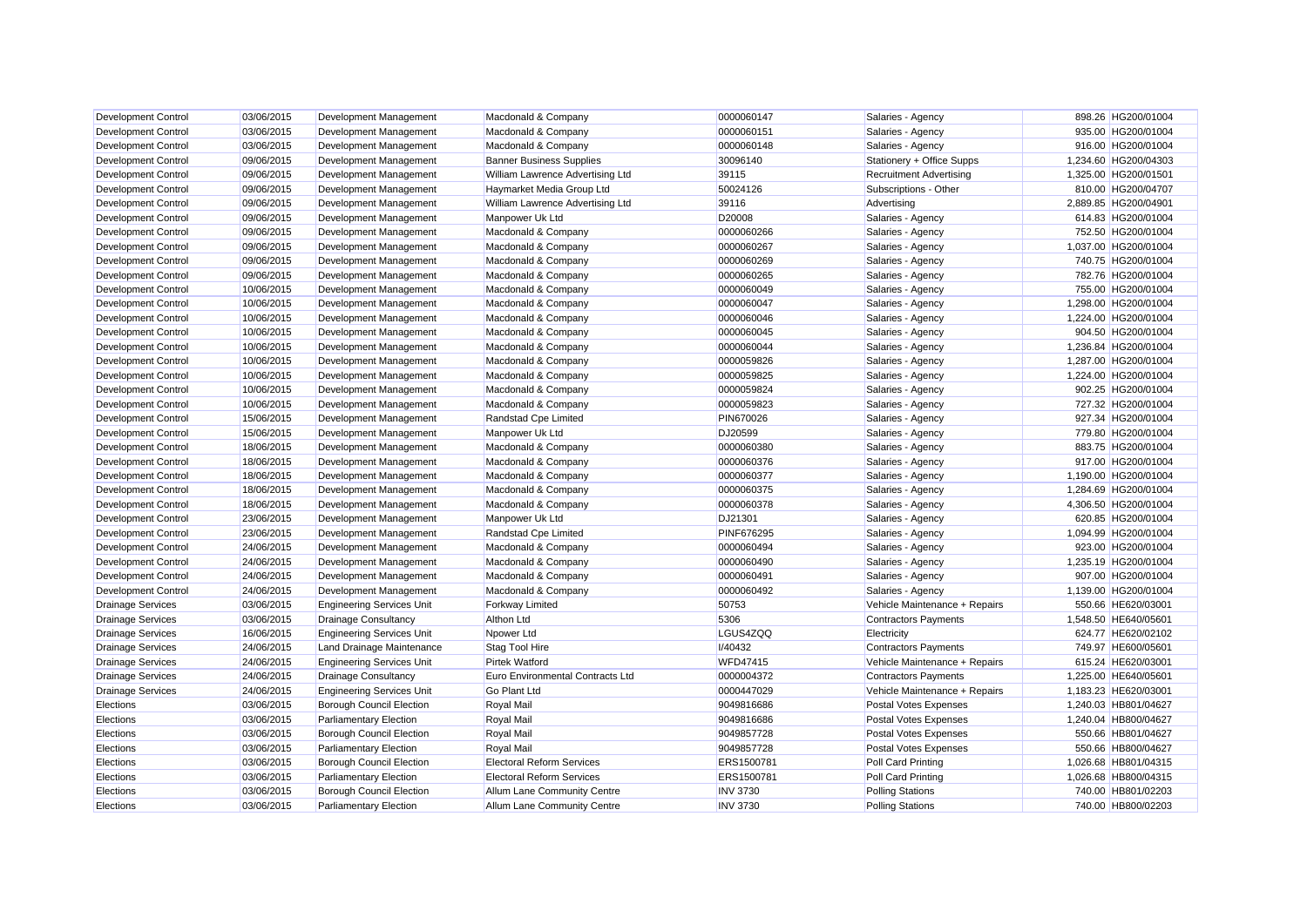| Elections                    | 17/06/2015 | <b>Borough Council Election</b>     | <b>Electoral Reform Services</b>             | ERSL1501022   | Postal Votes Expenses        | 6,532.93 HB801/04627  |
|------------------------------|------------|-------------------------------------|----------------------------------------------|---------------|------------------------------|-----------------------|
| Elections                    | 17/06/2015 | <b>Parliamentary Election</b>       | <b>Electoral Reform Services</b>             | ERSL1501022   | Postal Votes Expenses        | 6,532.93 HB800/04627  |
| Elections                    | 17/06/2015 | <b>Borough Council Election</b>     | <b>Electoral Reform Services</b>             | ERSL1501023   | <b>Postal Votes Expenses</b> | 4,802.17 HB801/04627  |
| Elections                    | 17/06/2015 | <b>Electoral Registration Costs</b> | <b>Royal Mail</b>                            | 9049771125    | Postal Votes Expenses        | 1,514.92 HB810/04627  |
| Elections                    | 17/06/2015 | <b>Parliamentary Election</b>       | <b>Royal Mail</b>                            | 9049771125    | Postal Votes Expenses        | 1,514.92 HB800/04627  |
| Elections                    | 17/06/2015 | <b>Electoral Registration Costs</b> | <b>Royal Mail</b>                            | 9049671335    | Postal Votes Expenses        | 3,728.54 HB810/04627  |
| Elections                    | 17/06/2015 | <b>Parliamentary Election</b>       | <b>Royal Mail</b>                            | 9049671335    | <b>Postal Votes Expenses</b> | 3,728.55 HB800/04627  |
| Elections                    | 17/06/2015 | <b>Electoral Registration Costs</b> | <b>Royal Mail</b>                            | 9049726426    | Postal Votes Expenses        | 2,230.07 HB810/04627  |
| Elections                    | 17/06/2015 | <b>Parliamentary Election</b>       | <b>Royal Mail</b>                            | 9049726426    | Postal Votes Expenses        | 2,230.08 HB800/04627  |
| <b>Environmental Health</b>  | 27/05/2015 | <b>Emergency Planning</b>           | <b>Hertfordshire County Council</b>          | 180173540     | Salaries - Agency            | 14,250.00 HB900/01001 |
| <b>Environmental Health</b>  | 03/06/2015 | <b>Emergency Planning</b>           | Hertfordshire County Council                 | 1801713540    | Salaries - Agency            | 14,250.00 HB900/01001 |
| <b>Environmental Health</b>  | 03/06/2015 | <b>Environmental Health</b>         | The Answering Service Ltd                    | 00023283      | <b>Emergency Call Out</b>    | 587.05 HF700/04505    |
| <b>Environmental Health</b>  | 09/06/2015 | <b>Environmental Health</b>         | Manpower Uk Ltd                              | D20008        | Salaries - Agency            | 792.97 HF700/01004    |
| <b>Environmental Health</b>  | 15/06/2015 | <b>Environmental Health</b>         | Manpower Uk Ltd                              | DJ20599       | Salaries - Agency            | 3,748.51 HF700/01004  |
| <b>Environmental Health</b>  | 23/06/2015 | <b>Pollution Control</b>            | Air Quality Consultants Ltd                  | 6042          | <b>Contractors Payments</b>  | 2,600.00 HE861/05601  |
| <b>Environmental Health</b>  | 23/06/2015 | <b>Environmental Health</b>         | Manpower Uk Ltd                              | DJ21301       | Salaries - Agency            | 961.78 HF700/01004    |
| Finance                      | 03/06/2015 | Revenues + Benefits Unit            | Civica Uk Limited                            | M/RB029707    | Equip + Furn Funded By Rev   | 500.00 HN150/04001    |
| Finance                      | 09/06/2015 | Revenues + Benefits Unit            | Civica Uk Limited                            | C/RB134124    | Equip + Furn Funded By Rev   | 1,000.00 HN150/04001  |
| Finance                      | 09/06/2015 | Revenues + Benefits Unit            | Manpower Uk Ltd                              | D20008        | Salaries - Agency            | 2,805.09 HN150/01004  |
| Finance                      | 09/06/2015 | Accountancy + Financial Servs       | Hays Specialist Recruitment Limited          | 1005487344    | Salaries - Agency            | 1,332.10 HN100/01004  |
| Finance                      | 10/06/2015 | Accountancy + Financial Servs       | <b>Eras Ltd</b>                              | 47171         | <b>Consultants Fees</b>      | 1,016.00 HN100/05600  |
| Finance                      | 10/06/2015 | Revenues + Benefits Unit            | Badenoch & Clark                             | 4660471/70/39 | Salaries - Agency            | 1,747.60 HN150/01004  |
| Finance                      | 10/06/2015 | Accountancy + Financial Servs       | Hays Specialist Recruitment Limited          | 1005511448    | Salaries - Agency            | 813.10 HN100/01004    |
| Finance                      | 10/06/2015 | Revenues + Benefits Unit            | Angela Nagra                                 | INV24/04/15   | <b>Training External</b>     | 590.00 HN150/01403    |
| Finance                      | 15/06/2015 | Revenues + Benefits Unit            | Manpower Uk Ltd                              | DJ20599       | Salaries - Agency            | 4,178.97 HN150/01004  |
| Finance                      | 15/06/2015 | Revenues + Benefits Unit            | Badenoch & Clark                             | 4670489       | Salaries - Agency            | 1,824.70 HN150/01004  |
| Finance                      | 15/06/2015 | Revenues + Benefits Unit            | Badenoch & Clark                             | 4673534       | Salaries - Agency            | 2,268.03 HN150/01004  |
| Finance                      | 15/06/2015 | Accountancy + Financial Servs       | Hays Specialist Recruitment Limited          | 1005527876    | Salaries - Agency            | 1.358.05 HN100/01004  |
| Finance                      | 23/06/2015 | Revenues + Benefits Unit            | Manpower Uk Ltd                              | DJ21301       | Salaries - Agency            | 7,380.22 HN150/01004  |
| Finance                      | 23/06/2015 | Accountancy + Financial Servs       | Hays Specialist Recruitment Limited          | 1005552363    | Salaries - Agency            | 1,375.35 HN100/01004  |
| Finance                      | 24/06/2015 | Revenues + Benefits Unit            | Inform Cpi Ltd                               | AL47947       | Equip + Furn Funded By Rev   | 2.567.50 HN150/04001  |
| <b>General Expenses</b>      | 03/06/2015 | <b>General Expenses</b>             | Firstcare                                    | 4943          | Medical                      | 833.33 HB100/01414    |
| <b>General Expenses</b>      | 09/06/2015 | <b>General Expenses</b>             | East Of England Local Government Association | 9161724       | Subscriptions - Other        | 8,700.00 HB100/04707  |
| <b>General Expenses</b>      | 10/06/2015 | <b>General Expenses</b>             | <b>Bt Payment Services Ltd</b>               | 0790147697    | Miscellaneous Expenses       | 761.24 HB100/04940    |
| <b>General Expenses</b>      | 15/06/2015 | <b>General Expenses</b>             | Health In Work                               | HBC 0405/15   | Medical                      | 1,102.60 HB100/01414  |
| <b>General Expenses</b>      | 23/06/2015 | <b>General Expenses</b>             | Nott Pybus & Associates                      | 18412395      | <b>Insurance Misc</b>        | 4,176.28 HB100/04910  |
| <b>Highway Related Items</b> | 03/06/2015 | <b>Street Name Plates</b>           | Auckland Manufacturing Ltd T/A Pgm Signs     | 13971         | <b>Contractors Payments</b>  | 3,326.16 HH700/05601  |
| Housing                      | 03/06/2015 | <b>Housing Services</b>             | Hays Specialist Recruitment Limited          | 1005466984    | Salaries - Agency            | 924.42 HJ100/01004    |
| Housing                      | 18/06/2015 | Homelessness                        | <b>Emergency Accommodation Ltd</b>           | 5/3414        | Bed + Breakfast              | 1,178.00 HJ700/04725  |
| Housing                      | 18/06/2015 | Homelessness                        | <b>Emergency Accommodation Ltd</b>           | 5/3477        | Bed + Breakfast              | 1,426.00 HJ700/04725  |
| Housing                      | 18/06/2015 | Homelessness                        | <b>Emergency Accommodation Ltd</b>           | 5/3497        | Bed + Breakfast              | 1,426.00 HJ700/04725  |
| Housing                      | 18/06/2015 | Homelessness                        | <b>Emergency Accommodation Ltd</b>           | 5/3522        | Bed + Breakfast              | 1,178.00 HJ700/04725  |
| Housing                      | 18/06/2015 | Homelessness                        | <b>Emergency Accommodation Ltd</b>           | 5/3531        | Bed + Breakfast              | 1,426.00 HJ700/04725  |
| Housing                      | 18/06/2015 | Homelessness                        | <b>Emergency Accommodation Ltd</b>           | 5/3532        | Bed + Breakfast              | 1,116.00 HJ700/04725  |
| Housing                      | 18/06/2015 | Homelessness                        | <b>Emergency Accommodation Ltd</b>           | 5/3533        | Bed + Breakfast              | 1,426.00 HJ700/04725  |
| Housing                      | 18/06/2015 | Homelessness                        | <b>Emergency Accommodation Ltd</b>           | 5/3534        | Bed + Breakfast              | 1,426.00 HJ700/04725  |
| Housing                      | 18/06/2015 | Homelessness                        | <b>Emergency Accommodation Ltd</b>           | 5/3535        | Bed + Breakfast              | 1,426.00 HJ700/04725  |
| Housing                      | 18/06/2015 | Homelessness                        | <b>Emergency Accommodation Ltd</b>           | 5/3536        | Bed + Breakfast              | 1,426.00 HJ700/04725  |
| Housing                      | 18/06/2015 | Homelessness                        | <b>Emergency Accommodation Ltd</b>           | 5/3551        | Bed + Breakfast              | 992.00 HJ700/04725    |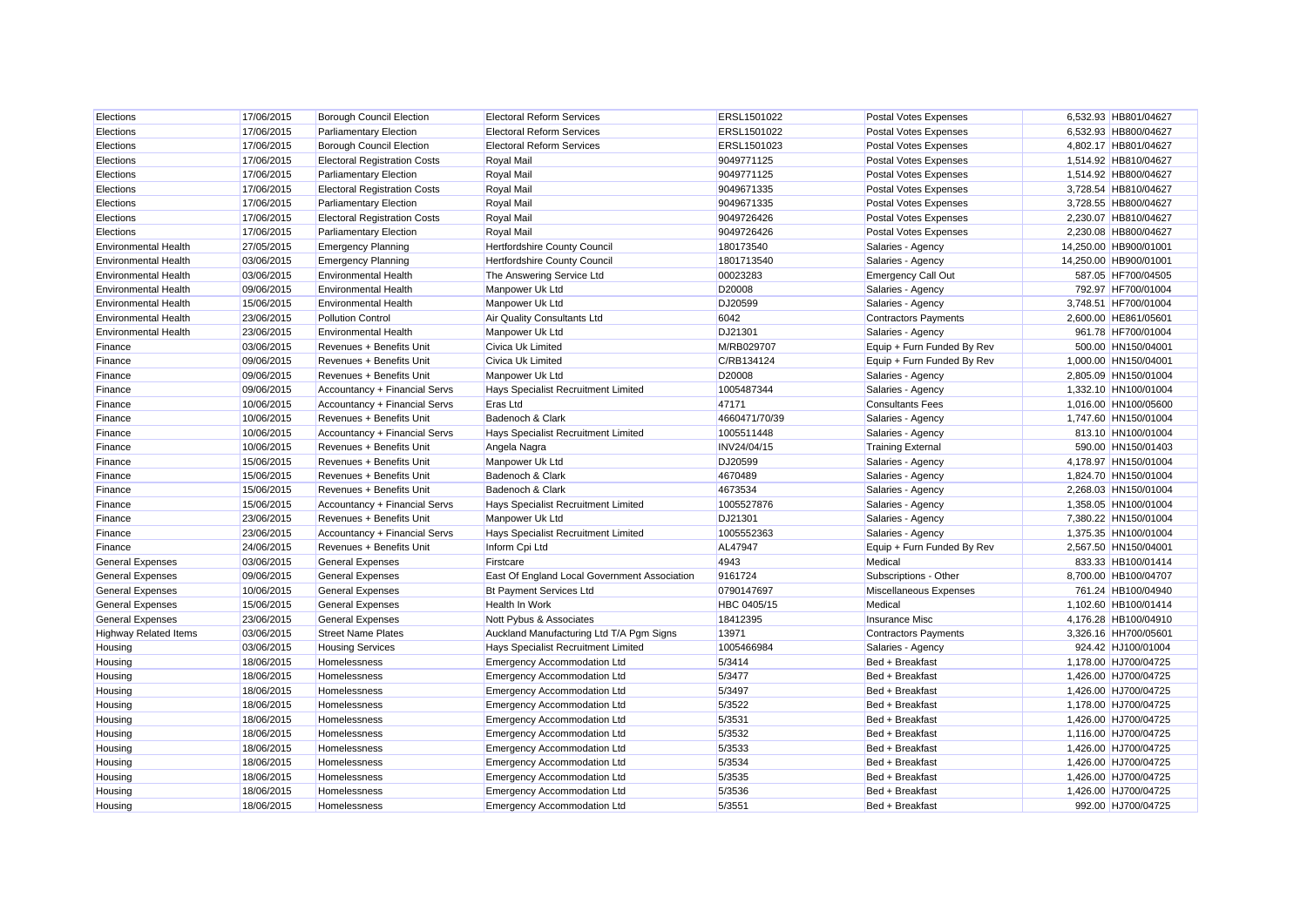| Housing                          | 18/06/2015 | Homelessness                        | <b>Emergency Accommodation Ltd</b>  | 5/3553         | Bed + Breakfast             | 1,705.00 HJ700/04725  |
|----------------------------------|------------|-------------------------------------|-------------------------------------|----------------|-----------------------------|-----------------------|
| Housing                          | 18/06/2015 | Homelessness                        | <b>Stefan Philips</b>               | <b>HBC023</b>  | Bed + Breakfast             | 5,425.00 HJ700/04725  |
| Housing                          | 18/06/2015 | Homelessness                        | <b>Stefan Philips</b>               | HBC019         | Bed + Breakfast             | 1,085.00 HJ700/04725  |
| Housing                          | 18/06/2015 | Homelessness                        | <b>Stefan Philips</b>               | <b>HBC020</b>  | Bed + Breakfast             | 735.00 HJ700/04725    |
| Housing                          | 18/06/2015 | Homelessness                        | <b>Stefan Philips</b>               | <b>HBC021</b>  | Bed + Breakfast             | 8,680.00 HJ700/04725  |
| Housing                          | 18/06/2015 | Homelessness                        | <b>Stefan Philips</b>               | <b>HBC022</b>  | Bed + Breakfast             | 775.00 HJ700/04725    |
| Housing                          | 18/06/2015 | Homelessness                        | Assetgrove Lettings Ltd             | 22676          | Bed + Breakfast             | 2,015.00 HJ700/04725  |
| Housing                          | 18/06/2015 | Homelessness                        | Assetgrove Lettings Ltd             | 22677          | Bed + Breakfast             | 1,085.00 HJ700/04725  |
| Housing                          | 18/06/2015 | Homelessness                        | Assetgrove Lettings Ltd             | 22678          | Bed + Breakfast             | 1,240.00 HJ700/04725  |
| Housing                          | 18/06/2015 | Homelessness                        | Assetgrove Lettings Ltd             | 22679          | Bed + Breakfast             | 1,395.00 HJ700/04725  |
| Housing                          | 18/06/2015 | <b>Homelessness</b>                 | Assetgrove Lettings Ltd             | 22680          | Bed + Breakfast             | 930.00 HJ700/04725    |
| Housing                          | 18/06/2015 | Homelessness                        | Assetgrove Lettings Ltd             | 22682          | Bed + Breakfast             | 1,054.00 HJ700/04725  |
| Housing                          | 18/06/2015 | Homelessness                        | Assetgrove Lettings Ltd             | 22683          | Bed + Breakfast             | 930.00 HJ700/04725    |
| Housing                          | 18/06/2015 | Homelessness                        | Assetgrove Lettings Ltd             | 22684          | Bed + Breakfast             | 1,705.00 HJ700/04725  |
| Housing                          | 18/06/2015 | Homelessness                        | Assetgrove Lettings Ltd             | 22685          | Bed + Breakfast             | 1,550.00 HJ700/04725  |
| Housing                          | 18/06/2015 | Homelessness                        | Assetgrove Lettings Ltd             | 22686          | Bed + Breakfast             | 1,705.00 HJ700/04725  |
| Housing                          | 18/06/2015 | Homelessness                        | Assetgrove Lettings Ltd             | 22687          | Bed + Breakfast             | 930.00 HJ700/04725    |
| Housing                          | 18/06/2015 | Homelessness                        | Assetgrove Lettings Ltd             | 22688          | Bed + Breakfast             | 1,178.00 HJ700/04725  |
| Housing                          | 17/06/2015 | Homelessness                        | Assetgrove Lettings Ltd             | 22689          | Bed + Breakfast             | 1,178.00 HJ700/04725  |
| Housing                          | 18/06/2015 | Homelessness                        | Assetgrove Lettings Ltd             | 22690          | Bed + Breakfast             | 930.00 HJ700/04725    |
| Housing                          | 18/06/2015 | Homelessness                        | Altwood Housing                     | 1973           | Bed + Breakfast             | 930.00 HJ700/04725    |
| Housing                          | 18/06/2015 | Homelessness                        | Altwood Housing                     | 1973/2         | Bed + Breakfast             | 720.00 HJ700/04725    |
| Housing                          | 18/06/2015 | Homelessness                        | <b>Altwood Housing</b>              | 1973/3         | Bed + Breakfast             | 930.00 HJ700/04725    |
| Housing                          | 18/06/2015 | Homelessness                        | Altwood Housing                     | 1973/4         | Bed + Breakfast             | 930.00 HJ700/04725    |
| Housing                          | 18/06/2015 | Homelessness                        | Altwood Housing                     | 1973/5         | Bed + Breakfast             | 930.00 HJ700/04725    |
| Housing                          | 18/06/2015 | Homelessness                        | Altwood Housing                     | 1973/7         | Bed + Breakfast             | 600.00 HJ700/04725    |
| Housing                          | 18/06/2015 | Homelessness                        | Altwood Housing                     | 1973/8         | Bed + Breakfast             | 744.00 HJ700/04725    |
| Housing                          | 18/06/2015 | Homelessness                        | Altwood Housing                     | 1973/9         | Bed + Breakfast             | 930.00 HJ700/04725    |
| Housing                          | 18/06/2015 | Homelessness                        | Altwood Housing                     | 1973/11        | Bed + Breakfast             | 744.00 HJ700/04725    |
| Housing                          | 18/06/2015 | Homelessness                        | Altwood Housing                     | 1973/12        | Bed + Breakfast             | 930.00 HJ700/04725    |
| Housing                          | 18/06/2015 | Homelessness                        | Altwood Housing                     | 1973/13        | Bed + Breakfast             | 930.00 HJ700/04725    |
| Housing                          | 18/06/2015 | Homelessness                        | Shiraz Jivraj                       | 1073           | Bed + Breakfast             | 6,975.00 HJ700/04725  |
| Housing                          | 18/06/2015 | Homelessness                        | Civic Lodge Hotel                   | 2404           | Bed + Breakfast             | 1,705.00 HJ700/04725  |
| Housing                          | 18/06/2015 | Homelessness                        | Civic Lodge Hotel                   | 2405           | Bed + Breakfast             | 1,705.00 HJ700/04725  |
| Housing                          | 18/06/2015 | Homelessness                        | Civic Lodge Hotel                   | 2406           | Bed + Breakfast             | 1,860.00 HJ700/04725  |
| Housing                          | 18/06/2015 | Homelessness                        | Civic Lodge Hotel                   | 2407           | Bed + Breakfast             | 1,860.00 HJ700/04725  |
| Housing                          | 18/06/2015 | Homelessness                        | Civic Lodge Hotel                   | 2402           | Bed + Breakfast             | 1,705.00 HJ700/04725  |
| Housing                          | 18/06/2015 | Homelessness                        | Civic Lodge Hotel                   | 2403           | Bed + Breakfast             | 1,860.00 HJ700/04725  |
| Housing                          | 18/06/2015 | Homelessness                        | <b>Parse Security Systems</b>       | 137            | Bed + Breakfast             | 8,400.00 HJ700/04725  |
| Housing                          | 10/06/2015 | <b>Housing Services</b>             | Hays Specialist Recruitment Limited | 1005487039     | Salaries - Agency           | 671.97 HJ100/01004    |
| Housing                          | 10/06/2015 | <b>Housing Services</b>             | Hays Specialist Recruitment Limited | 1005510057     | Salaries - Agency           | 740.89 HJ100/01004    |
| Housing                          | 09/06/2015 | <b>Housing Services</b>             | Hm Courts And Tribunal Service      | 140092         | Legal Fees - External       | 1,030.00 HJ100/04415  |
| Housing                          | 18/06/2015 | <b>Housing Services</b>             | Hays Specialist Recruitment Limited | 1005527822     | Salaries - Agency           | 865.51 HJ100/01004    |
| Housing                          | 17/06/2015 | <b>Housing Services</b>             | Hays Specialist Recruitment Limited | 1005352641     | Salaries - Agency           | 544.64 HJ100/01004    |
| Housing                          | 23/06/2015 | Single Homelessness                 | Lucy Lee                            | HJ730/04726    | <b>Rent Schemes</b>         | 705.00 HJ730/04726    |
| Housing                          | 24/06/2015 | Single Homelessness                 | Mr & Mrs Gee                        | <b>DEPOSIT</b> | <b>Rent Schemes</b>         | 750.00 HJ730/04726    |
| Housing                          | 24/06/2015 | <b>Empty Homes</b>                  | Capital Heating Limited             | 31628          | <b>Contractors Payments</b> | 39,741.68 HJ130/05601 |
| <b>Hr Operations</b>             | 09/06/2015 | <b>Strategic Training</b>           | <b>Planet Training Ltd</b>          | 1990           | <b>Training External</b>    | 1.440.00 HB210/01403  |
| <b>Information Services Unit</b> | 03/06/2015 | <b>Information Digital Services</b> | Serco Ltd                           | 91130690       | <b>Gis Support</b>          | 8.750.00 HN200/01001  |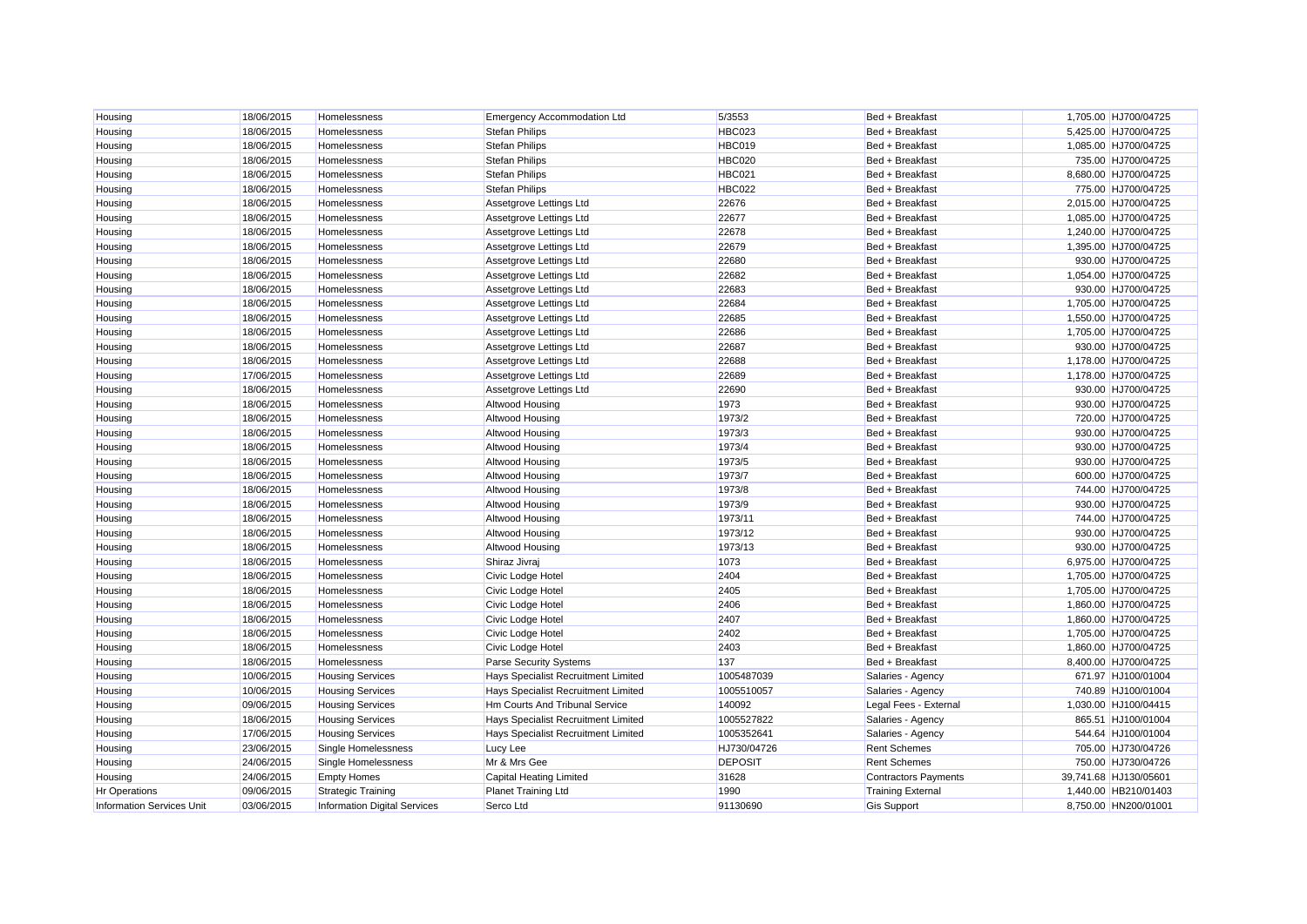| <b>Information Services Unit</b> | 10/06/2015 | <b>Civic Office Telephones</b>      | Oak Telecom Ltd                           | M46111           | Telephone Maintenance       | 700.00 HN210/04516    |
|----------------------------------|------------|-------------------------------------|-------------------------------------------|------------------|-----------------------------|-----------------------|
| <b>Information Services Unit</b> | 10/06/2015 | <b>Information Digital Services</b> | Internal Systems Limited                  | 38268            | Internet + It Security      | 2,295.00 HN200/04538  |
| <b>Information Services Unit</b> | 15/06/2015 | <b>Information Digital Services</b> | Broxbourne Borough Council                | <b>INV275202</b> | It Disaster Recovery        | 5.250.00 HN200/04575  |
| <b>Information Services Unit</b> | 24/06/2015 | <b>Civic Office Telephones</b>      | Daisy Communications Ltd                  | 4982708          | Telephones- Bt Equipment    | 785.29 HN210/04504    |
| <b>Local Land Charges</b>        | 01/06/2015 | <b>Land Charges</b>                 | North Herts District Council              | 0001642144       | <b>Partnership Working</b>  | 759.23 HC100/01001    |
| Parking                          | 29/05/2015 | <b>Parking Services</b>             | <b>Tony Simmons Services</b>              | TS-455-182015    | Salaries - Agency           | 1,050.00 HH800/01001  |
| Parking                          | 09/06/2015 | Cpz Design + Implementation         | Auckland Manufacturing Ltd T/A Pgm Signs  | 13973/13974      | <b>Contractors Payments</b> | 1,261.94 HH810/05601  |
| Parking                          | 09/06/2015 | <b>Parking Services</b>             | <b>Bdi Securities Uk Ltd</b>              | 22440            | <b>Security Services</b>    | 2,382.69 HH800/04440  |
| Parking                          | 09/06/2015 | <b>Parking Services</b>             | <b>Bdi Securities Uk Ltd</b>              | 22487            | <b>Security Services</b>    | 2,085.87 HH800/04440  |
| Parking                          | 09/06/2015 | <b>Parking Services</b>             | Liberty Services (Ar & Rf Reddin) Limited | 6128003423       | Printing                    | 1,035.00 HH800/04311  |
| Parking                          | 10/06/2015 | Cpz Design + Implementation         | Three Counties Lining                     | 4066             | <b>Contractors Payments</b> | 790.00 HH810/05601    |
| Parking                          | 15/06/2015 | <b>Parking Services</b>             | <b>Tony Simmons Services</b>              | TS-465-242015    | Repairs + Renewals          | 515.00 HH800/04002    |
| Parking                          | 15/06/2015 | <b>Parking Services</b>             | Manpower Uk Ltd                           | DJ20599          | Salaries - Agency           | 503.88 HH800/01004    |
| Parking                          | 18/06/2015 | <b>Parking Services</b>             | <b>Three Counties Lining</b>              | 4103             | Repairs + Renewals          | 1,839.75 HH800/04002  |
| Parking                          | 23/06/2015 | <b>Parking Services</b>             | <b>Three Counties Lining</b>              | 4096             | Repairs + Renewals          | 771.10 HH800/04002    |
| Parking                          | 23/06/2015 | <b>Parking Services</b>             | Manpower Uk Ltd                           | DJ21301          | Salaries - Agency           | 538.68 HH800/01004    |
| Parks And Amenities Manager      | 29/05/2015 | Parks                               | J & S O'Connell                           | J S 1324         | <b>General Repairs</b>      | 1,500.00 HD300/02009  |
| Parks And Amenities Manager      | 29/05/2015 | Bwood/Elstree/Shenley Gnd Mnt       | John O'Conner Grounds Maintenance         | 49192            | <b>Contractors Payments</b> | 725.00 HD372/05601    |
| Parks And Amenities Manager      | 29/05/2015 | Parks                               | Ringway Infrastructure Services Ltd       | 2/               | <b>General Repairs</b>      | 2,920.25 HD300/02009  |
| Parks And Amenities Manager      | 29/05/2015 | Parks                               | <b>Wildflower Turf Ltd</b>                | <b>INV622</b>    | Parks Development           | 1,161.50 HD300/05604  |
| Parks And Amenities Manager      | 03/06/2015 | Allum Ln Cemetery+Closed Gnd        | John O'Conner Grounds Maintenance         | 49193            | <b>Grave Digging</b>        | 982.56 HE101/04441    |
| Parks And Amenities Manager      | 09/06/2015 | Parks                               | Barnet Pool Maintenance Ltd               | 10298            | <b>General Repairs</b>      | 1,000.00 HD300/02009  |
| Parks And Amenities Manager      | 09/06/2015 | Parks                               | Barnet Pool Maintenance Ltd               | 10297            | <b>General Repairs</b>      | 8,380.00 HD300/02009  |
| Parks And Amenities Manager      | 10/06/2015 | Parks                               | Sanctus Limited                           | S/1581/02/15     | <b>Building Repairs</b>     | 2.665.00 HD300/02001  |
| Parks And Amenities Manager      | 10/06/2015 | Arboricultural Work-B/Wood          | <b>Gristwood And Toms Limited</b>         | 29494            | <b>Contractors Payments</b> | 9,870.00 HD390/05601  |
| Parks And Amenities Manager      | 10/06/2015 | Parks Cleansing                     | John O'Conner Grounds Maintenance         | 49316            | <b>Contractors Payments</b> | 1,120.00 HD302/05601  |
| Parks And Amenities Manager      | 10/06/2015 | Parks                               | <b>Gristwood And Toms Limited</b>         | 29490            | Parks Development           | 1,131.50 HD300/05604  |
| Parks And Amenities Manager      | 10/06/2015 | Parks                               | Total Gas & Power Limited                 | 113993192/15     | Gas                         | 546.69 HD300/02101    |
| Parks And Amenities Manager      | 15/06/2015 | Arboricultural Work-Bushey          | <b>Gristwood And Toms Limited</b>         | 29492            | <b>Contractors Payments</b> | 663.00 HD392/05601    |
| Parks And Amenities Manager      | 18/06/2015 | <b>Contract Cleaning</b>            | Ccs                                       | 20150015         | <b>Contractors Payments</b> | 625.00 HD380/05601    |
| Parks And Amenities Manager      | 18/06/2015 | Arboricultural Work-B/Wood          | <b>Gristwood And Toms Limited</b>         | 29493            | <b>Contractors Payments</b> | 750.00 HD390/05601    |
| Parks And Amenities Manager      | 23/06/2015 | Allum Ln Cemetery+Closed Gnd        | Radlett Parochial Church Council          | INV29/5/15       | <b>Grants Etc</b>           | 5,679.00 HE101/04951  |
| Parks And Amenities Manager      | 23/06/2015 | Allum Ln Cemetery+Closed Gnd        | St Giles Parochial Church Council         | INV01/06/15      | <b>Grants</b> Etc           | 2,798.99 HE101/04951  |
| Parks And Amenities Manager      | 24/06/2015 | Parks                               | Secure A Field Ltd                        | 3974             | <b>General Repairs</b>      | 5,342.68 HD300/02009  |
| Parks And Amenities Manager      | 24/06/2015 | Parks                               | Secure A Field Ltd                        | 3974             | <b>Parks Development</b>    | 1,000.00 HD300/05604  |
| Parks And Amenities Manager      | 24/06/2015 | Parks                               | John O'Conner Grounds Maintenance         | 49315            | <b>General Repairs</b>      | 600.00 HD300/02009    |
| Parks And Amenities Manager      | 24/06/2015 | Parks                               | J & S O'Connell                           | JS1332           | Parks Development           | 1.095.80 HD300/05604  |
| Parks And Amenities Manager      | 24/06/2015 | Arboricultural Work-P/Bar           | Mr Iain Loasby                            | 1136             | <b>Contractors Payments</b> | 3,188.00 HD391/05601  |
| Parks And Amenities Manager      | 24/06/2015 | Allum Ln Cemetery+Closed Gnd        | John O'Conner Grounds Maintenance         | 49199            | <b>Gm Contract Payments</b> | 6,147.57 HE101/05605  |
| Parks And Amenities Manager      | 24/06/2015 | Bushey/Radlett Ground Maint.        | John O'Conner Grounds Maintenance         | 49199            | <b>Gm Contract Payments</b> | 14,178.02 HD371/05605 |
| Parks And Amenities Manager      | 24/06/2015 | Bwood/Elstree/Shenley Gnd Mnt       | John O'Conner Grounds Maintenance         | 49199            | <b>Gm Contract Payments</b> | 25,031.14 HD372/05605 |
| Parks And Amenities Manager      | 24/06/2015 | Parks Cleansing                     | John O'Conner Grounds Maintenance         | 49199            | <b>Gm Contract Payments</b> | 5,259.38 HD302/05605  |
| Parks And Amenities Manager      | 24/06/2015 | Pbar/Sth Mimms/Ridge Gnd Mnt        | John O'Conner Grounds Maintenance         | 49199            | <b>Gm Contract Payments</b> | 13,674.74 HD373/05605 |
| Parks And Amenities Manager      | 24/06/2015 | Allum Ln Cemetery+Closed Gnd        | John O'Conner Grounds Maintenance         | 49393            | <b>Gm Contract Payments</b> | 6,147.57 HE101/05605  |
| Parks And Amenities Manager      | 24/06/2015 | Bushey/Radlett Ground Maint.        | John O'Conner Grounds Maintenance         | 49393            | <b>Gm Contract Payments</b> | 14,178.02 HD371/05605 |
| Parks And Amenities Manager      | 24/06/2015 | Bwood/Elstree/Shenley Gnd Mnt       | John O'Conner Grounds Maintenance         | 49393            | <b>Gm Contract Payments</b> | 25,031.14 HD372/05605 |
| Parks And Amenities Manager      | 24/06/2015 | <b>Parks Cleansing</b>              | John O'Conner Grounds Maintenance         | 49393            | <b>Gm Contract Payments</b> | 5,259.38 HD302/05605  |
| Parks And Amenities Manager      | 24/06/2015 | Pbar/Sth Mimms/Ridge Gnd Mnt        | John O'Conner Grounds Maintenance         | 49393            | <b>Gm Contract Payments</b> | 13.674.74 HD373/05605 |
| <b>Planning Policy</b>           | 24/06/2015 | Planning Improvement Project        | Anne Jagger                               | 16142            | Salaries - Agency           | 970.65 HG210/01004    |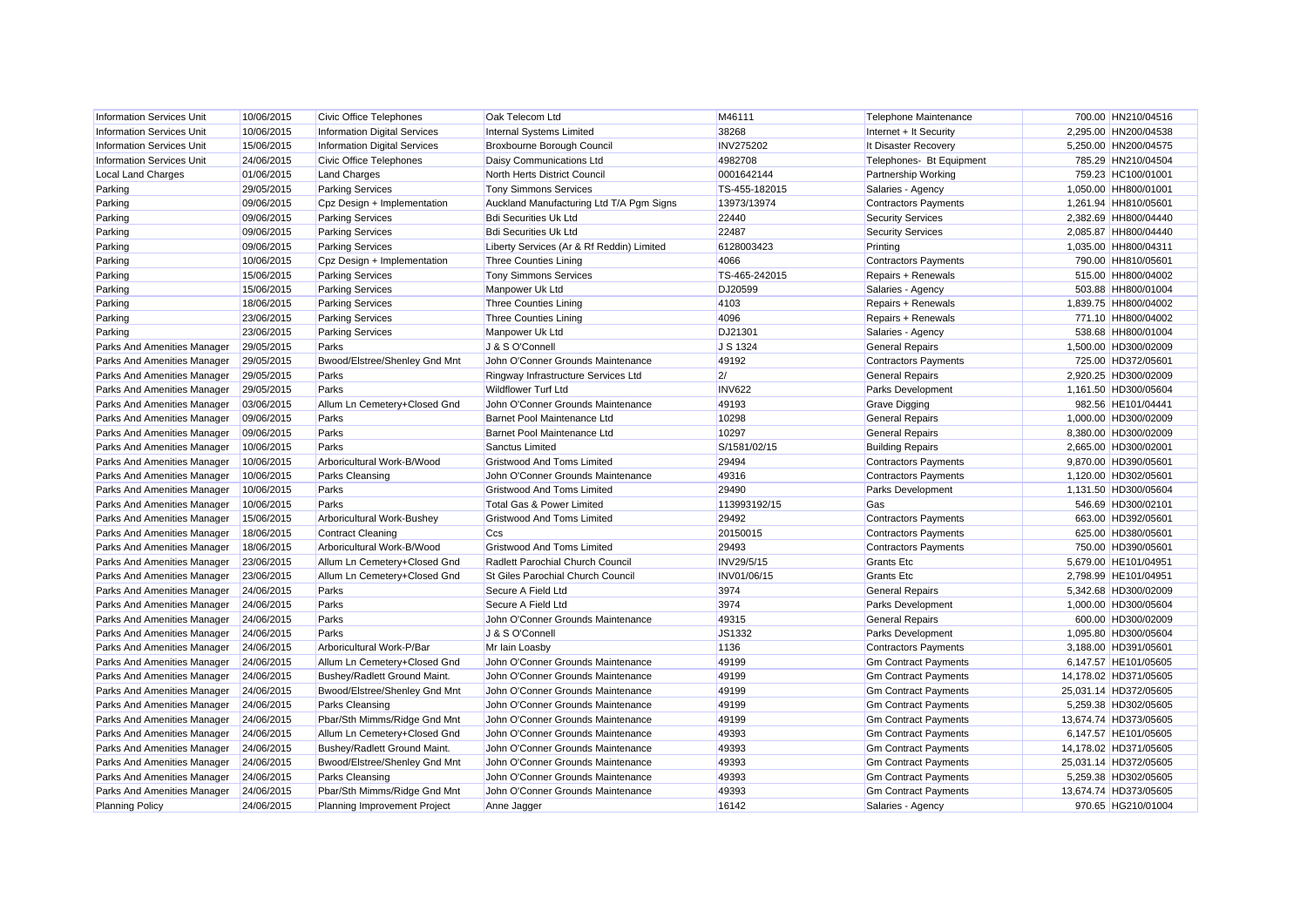| <b>Planning Policy</b>     | 15/06/2015 | <b>Planning Grants</b>            | Helen Wilson Associates Limited       | <b>HWA 187</b>    | <b>Consultants Fees</b>            | 510.00 HG210/05600    |
|----------------------------|------------|-----------------------------------|---------------------------------------|-------------------|------------------------------------|-----------------------|
| <b>Planning Policy</b>     | 03/06/2015 | Planning Improvement Project      | Anne Jagger                           | 16056             | Salaries - Agency                  | 986.60 HG210/01004    |
| <b>Planning Policy</b>     | 01/06/2015 | Planning Improvement Project      | Anne Jagger                           | 16030             | Salaries - Agency                  | 982.27 HG210/01004    |
| <b>Planning Policy</b>     | 04/06/2015 | <b>Planning Policy</b>            | Macdonald & Company                   | 0000060150/152    | Salaries - Agency                  | 1,837.60 HG300/01004  |
| <b>Planning Policy</b>     | 09/06/2015 | <b>Planning Policy</b>            | Manpower Uk Ltd                       | D20008            | Salaries - Agency                  | 1,115.64 HG300/01004  |
| <b>Planning Policy</b>     | 15/06/2015 | <b>Planning Policy</b>            | Macdonald & Company                   | 0000060268/70     | Salaries - Agency                  | 2,621.88 HG300/01004  |
| <b>Planning Policy</b>     | 15/06/2015 | <b>Planning Policy</b>            | Macdonald & Company                   | 0000059827/6004   | Salaries - Agency                  | 2,154.96 HG300/01004  |
| <b>Planning Policy</b>     | 15/06/2015 | <b>Planning Policy</b>            | The Oyster Partnership Ltd            |                   | Salaries - Agency                  | 1,200.00 HG300/01004  |
| <b>Planning Policy</b>     | 15/06/2015 | <b>Planning Policy</b>            | Manpower Uk Ltd                       | DJ20599           | Salaries - Agency                  | 1,203.91 HG300/01004  |
| <b>Planning Policy</b>     | 18/06/2015 | <b>Planning Policy</b>            | The Oyster Partnership Ltd            | 01068829/30/32    | Salaries - Agency                  | 720.00 HG300/01004    |
| <b>Planning Policy</b>     | 18/06/2015 | <b>Planning Policy</b>            | Macdonald & Company                   | 0000060379/81     | Salaries - Agency                  | 1,907.40 HG300/01004  |
| <b>Planning Policy</b>     | 23/06/2015 | <b>Planning Policy</b>            | Manpower Uk Ltd                       | DJ21301           | Salaries - Agency                  | 1,219.21 HG300/01004  |
| <b>Print Services</b>      | 01/06/2015 | Design + Print Services           | Company Barclaycard                   | <b>APRIL 2015</b> | Repairs + Renewals                 | 980.00 HN900/04002    |
| <b>Print Services</b>      | 09/06/2015 | Design + Print Services           | <b>Pitney Bowes Ltd</b>               | 51540014          | <b>Postal Franking</b>             | 5.000.00 HN900/04506  |
| <b>Print Services</b>      | 15/06/2015 | Design + Print Services           | Df One Design                         | HBC041            | <b>Contractors Payments</b>        | 1,085.00 HN900/05601  |
| <b>Print Services</b>      | 15/06/2015 | Design + Print Services           | Canon (Uk) Limited                    | 9054131           | Photocopying                       | 2,171.08 HN900/04302  |
| <b>Print Services</b>      | 24/06/2015 | Design + Print Services           | Vivid Laminating Technologies Ltd     | 313259            | Equip + Furn Funded By Rev         | 1,295.00 HN900/04001  |
| <b>Print Services</b>      | 24/06/2015 | Design + Print Services           | <b>Pitney Bowes Ltd</b>               | 51680021          | <b>Postal Franking</b>             | 5,000.00 HN900/04506  |
| Revenues                   | 03/06/2015 | <b>Council Tax</b>                | Royal Mail                            | 1109075961        | <b>General Postages</b>            | 729.70 HB610/04501    |
| Revenues                   | 16/06/2015 | <b>Nndr Collection</b>            | <b>Hmcs</b>                           | 139907            | <b>Court Costs</b>                 | 852.00 HB600/04418    |
| Revenues                   | 24/06/2015 | <b>Council Tax</b>                | <b>Hmcs</b>                           | 141490            | <b>Court Costs</b>                 | 3.963.00 HB610/04418  |
| Sports & Cultural Services | 27/05/2015 | Hertsmere Leisure Trust Tender    | Sharpe Pritchard Llp                  | 81277             | Legal Fees - External              | 2,896.80 HD257/04415  |
| Sports & Cultural Services | 29/05/2015 | Sports + Youth Development        | <b>Shenley Park Trust</b>             | 4321              | <b>Premises Hire</b>               | 600.00 HD256/02201    |
| Sports & Cultural Services | 29/05/2015 | Sports + Youth Development        | <b>Tabard Rugby Club</b>              | 34                | <b>Training External</b>           | 930.00 HD256/01403    |
| Sports & Cultural Services | 03/06/2015 | Hertsmere Leisure Trust Tender    | Sharpe Pritchard Llp                  | 81277 /9004/12    | Legal Fees - External              | 2,414.00 HD257/04415  |
| Sports & Cultural Services | 09/06/2015 | Sports Development                | Hertfordshire Cricket Ltd             | 167               | <b>Special Events</b>              | 800.00 HD253/04916    |
| Sports & Cultural Services | 09/06/2015 | Sports + Youth Development        | Mums Of Steel                         | 2505WMSMD 249     | <b>Training External</b>           | 1,538.00 HD256/01403  |
| Sports & Cultural Services | 09/06/2015 | Sports + Youth Development        | Herts Sport & Wellbeing Foundation    | 1156034           | Partnership Working                | 7.800.00 HD256/01001  |
| Sports & Cultural Services | 09/06/2015 | Sports Development                | Hertfordshire Warriors Commercial Ltd | 1144              | <b>Special Events</b>              | 630.00 HD253/04916    |
| Sports & Cultural Services | 10/06/2015 | <b>Youth Services</b>             | <b>Hertfordshire Constabulary</b>     | OP/I025039        | Miscellaneous Expenses             | 1,000.00 HD250/04940  |
| Sports & Cultural Services | 15/06/2015 | Sports + Youth Development        | Zenith Trampoline Club                | 10062015          | <b>Training External</b>           | 527.00 HD256/01403    |
| Sports & Cultural Services | 24/06/2015 | <b>Youth Services</b>             | <b>Arc Theatre</b>                    | 00003054          | Miscellaneous Expenses             | 1,200.00 HD250/04940  |
| <b>Waste Collection</b>    | 29/05/2015 | <b>Household Waste Collection</b> | Extrastaff                            | 175128            | Salaries - Agency                  | 821.17 HF100/01004    |
| <b>Waste Collection</b>    | 29/05/2015 | <b>Cleansing Services</b>         | <b>Got People Recruitment</b>         | 00807262          | Salaries - Agency                  | 1,205.68 HE900/01004  |
| <b>Waste Collection</b>    | 29/05/2015 | <b>Trade Waste Collection</b>     | <b>Hertfordshire County Council</b>   | 1801714372        | Subs/Contributions                 | 58,798.85 HF300/04706 |
| <b>Waste Collection</b>    | 29/05/2015 | <b>Street Scene Depot</b>         | Ringway Infrastructure Services Ltd   | 2/                | <b>General Repairs</b>             | 1,000.00 HF710/02009  |
| <b>Waste Collection</b>    | 01/06/2015 | <b>Cleansing Services</b>         | Company Barclaycard                   | <b>APRIL 2015</b> | Road Fund Licence                  | 1,056.25 HE900/03030  |
| <b>Waste Collection</b>    | 09/06/2015 | <b>Cleansing Services</b>         | Manpower Uk Ltd                       | D20008            | Salaries - Agency                  | 1,018.36 HE900/01004  |
| <b>Waste Collection</b>    | 09/06/2015 | Household Waste Collection        | Manpower Uk Ltd                       | D20008            | Salaries - Agency                  | 1,236.66 HF100/01004  |
| <b>Waste Collection</b>    | 10/06/2015 | <b>Street Scene Depot</b>         | Quadrant Security Group Plc           | SIN077042         | <b>Building Repairs</b>            | 500.00 HF710/02001    |
| <b>Waste Collection</b>    | 10/06/2015 | <b>Street Scene Depot</b>         | <b>Purdy Contracts Ltd</b>            | IN239314          | <b>Building Repairs</b>            | 5,540.19 HF710/02001  |
| <b>Waste Collection</b>    | 10/06/2015 | <b>Cleansing Services</b>         | Bpi.Recycled Products - Pcl           | INR410058         | Equip + Furn Funded By Rev         | 1.922.40 HE900/04001  |
| <b>Waste Collection</b>    | 10/06/2015 | <b>Clinical Waste</b>             | Daniels Healthcare Ltd                | SIN225964         | Equip + Furn Funded By Rev         | 518.40 HF110/04001    |
| <b>Waste Collection</b>    | 10/06/2015 | <b>Trade Waste Collection</b>     | Custome Tape Ltd                      | 31699             | <b>Trade Recycling Consumables</b> | 650.00 HF300/04005    |
| <b>Waste Collection</b>    | 10/06/2015 | <b>Household Waste Collection</b> | Extrastaff                            | 176318            | Salaries - Agency                  | 527.93 HF100/01004    |
| <b>Waste Collection</b>    | 10/06/2015 | Household Waste Collection        | Welwyn Hatfield Borough Council       | 20280355          | Partnership working                | 1,396.02 HF100/05832  |
| <b>Waste Collection</b>    | 10/06/2015 | <b>Cleansing Services</b>         | Got People Recruitment                | 00807353          | Salaries - Agency                  | 1,580.76 HE900/01004  |
| <b>Waste Collection</b>    | 10/06/2015 | <b>Cleansing Services</b>         | Got People Recruitment                | 00807308          | Salaries - Agency                  | 1,449.60 HE900/01004  |
| <b>Waste Collection</b>    | 11/06/2015 | <b>Cleansing Services</b>         | Allstar                               | E2004814864       | <b>Diesel</b>                      | 2.396.67 HE900/03021  |